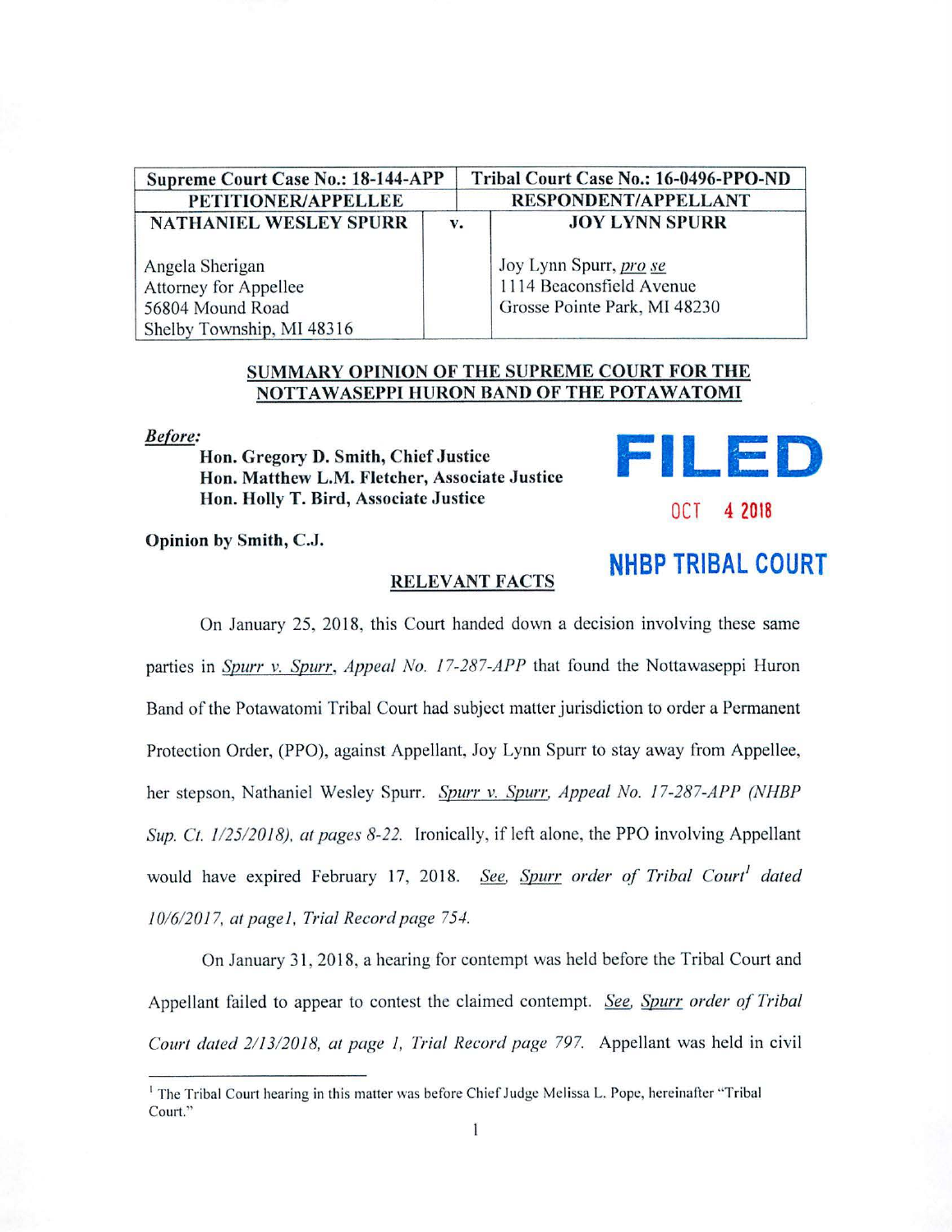contempt for violating the PPO. *See. Spurr order of Tribal Court dated 2113/2008, at page 4, point 27, Tribal Record page 800.* 

On February 13, 2018, a hearing on the merits of whether the PPO should be extended for another year was held in front of the Tribal Court and testimony was taken from Appellant, Appellee and one witness. *See, Supplemental Appellate Record at 1-2.*  The transcript of this hearing is 141 pages. Following proof being presented, the Tribal Court extended the pending PPO to February 14, 2019. *See. Supplemental Appellate Record at pages 134-136 and Spurr order of Tribal Court dated 2/13/2018, Trial Record page 802.* Appellant appealed this order to this Honorable Court.

A point that is extremely relevant to the case at hand is that the only issue currently on appeal is whether the Tribal Court has subject matter jurisdiction to order a PPO against Appellant, a non-Indian. *Appellant's brief at pages 15-18.* Said question was the centerpiece issue in the earlier appeal of these same parties in *Spurr v Spurr. Appeal No. 17-287-APP (NHBP Sup. Ct. 1/25/2018).* Appellant acknowledged this issue had already been ruled on in the February 13, 2018 hearing on extending the PPO. *See Supplemental Appellate Record at pages 17-20.* This Court believes the doctrines of *res iudicata* and "law of the case" control the decision in the pending appeal.

## **ANALYSIS**

The U.S. Supreme Court once defined the concept of *res iudicata* as follows:

*Res iudicata* ensures the finality of decisions. Under *res iudicata,* "a final judgment on the merits bars further claims by parties or their privies based on the same cause of action .. *. Res iudicata* thus encourages reliance on judicial decisions, bars vexatious litigation, and frees the courts to resolve other disputes.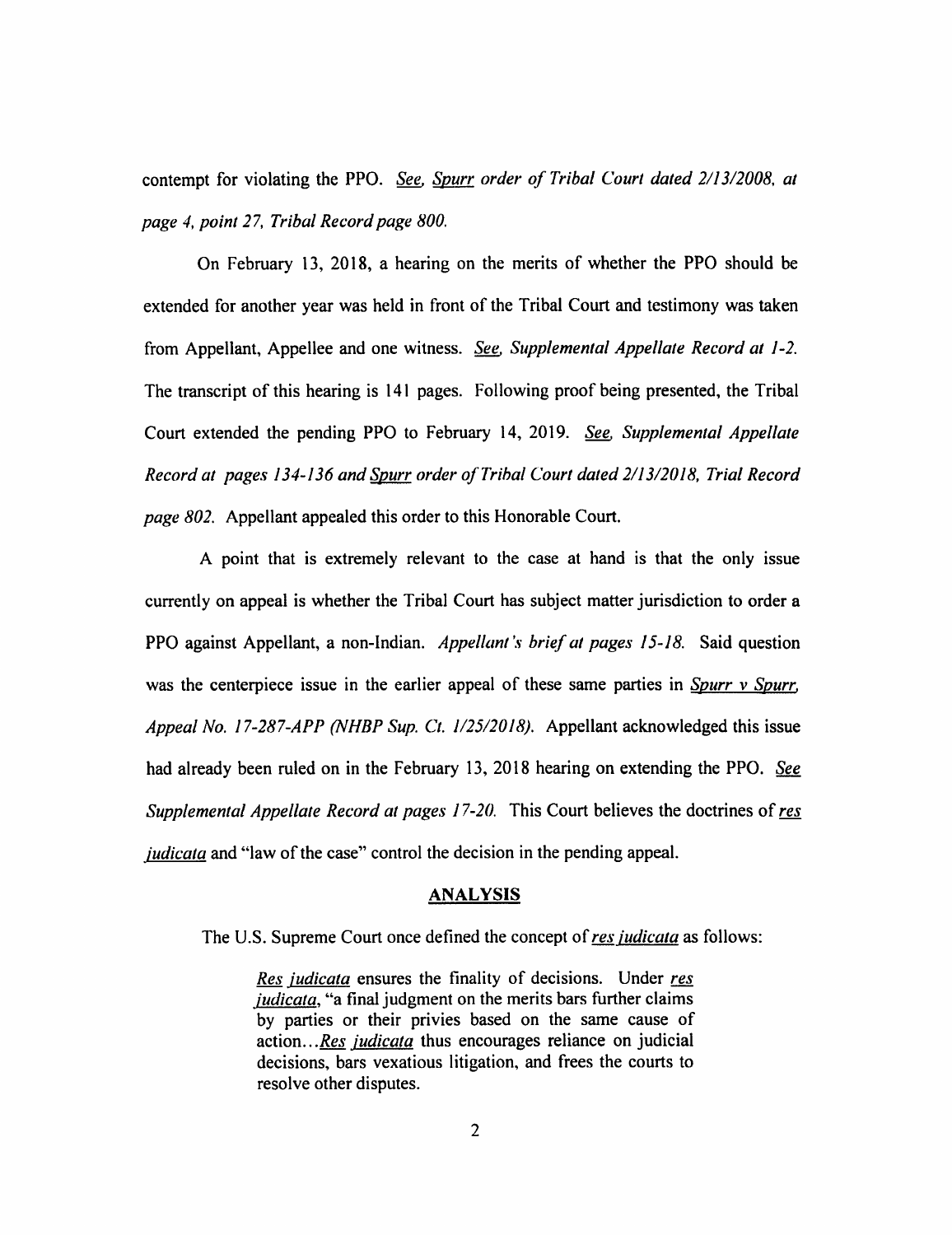*Brown v. Felson. 442 U.S. 127, 131 (1979), internal citations omitted.* The theory of *res iudicata* exists in federal, state and tribal courts.<sup>2</sup> *Res judicata* applies in the Nottawaseppi Huron Band of the Potawatomi tribal court system.

A legal concept closely related to *res iudicata* is the "law of the case doctrine." The U.S. Supreme Court, speaking through legendary Justice Oliver Wendell Holmes, Jr., explained the law of the case doctrine as follows:

> In absence of statute the phrase, "law of the case,"...merely expresses the practice of courts generally to refuse to reopen what has been decided, not limit their power.

*Messenger v. Anderson. 225 U.S. 436, 444 (1912).* The law of the case doctrine also enjoys a strong following in federal, state and tribal courts.<sup>3</sup>

Appellant admitted in her appellate brief that she knew the issue of subject matter jurisdiction was decided in her prior appeal. *See Appellant's brief at page 17.* Appellant further acknowledged at the February 13, 2018 hearing that the issue of subject matter jurisdiction was previously addressed and ruled on by this Honorable Court. *See Supplemental Appellate Record at pages 19-20.* This Court acknowledges that lack of subject matter jurisdiction can be raised at any point in a proceeding. *See. Mansfield* C. *& L.M Ry, Co. v. Swan, 111 U.S. 379, 382 (1884) and Crow v. Parker. Case No. CV-07- 246 (E. Band Cherokee Tribal Ct. 10//7/2007),* al *Discussion.* The problem here is that the question of subject matter jurisdiction for the NHBP Tribal Court to issue a PPO against Appellant, who is a non-Indian, was already asked and answered. A much-

<sup>&</sup>lt;sup>2</sup> See e.g., Buck v. Thomas M. Cooley Law School. 597 F.3d 812, 816-817 (6<sup>th</sup> Cir. 2010); Gregory Marina, Inc. v. City of Detroit, 144 N.W.2d 503, 506 (Mich. 1966); and Austin v. Austin, Appeal No. A-CV-47-91 (Navajo Sup. Ct. 3/31/1993), at part III.

See e.g., Bowling v. Pfizer. Inc., 132 F.3d 1147, 1150 (6<sup>th</sup> Cir. 1998); Freeman v. DEC Intern., Inc., 536 N.W.2d 815, 817 (Mich. App. 1995); and Piotra v. Gustafon, Appeal No. 00-10128 (Turtle Mtn. Ct. App. 3/1/2005), at page 2.